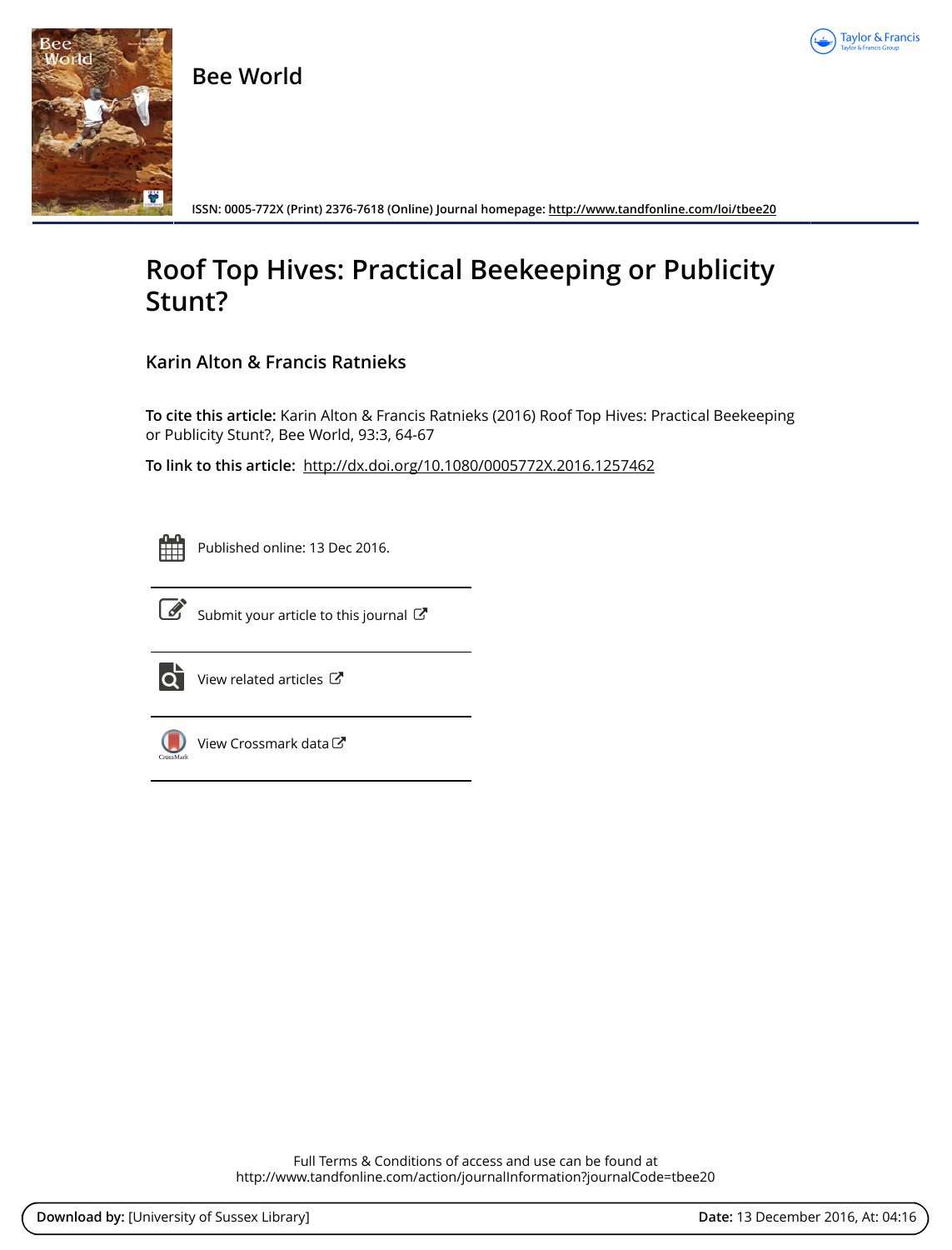# Roof Top Hives: Practical Beekeeping or Publicity Stunt?

## **By Kari[n](http://orcid.org/0000-0002-7870-4804) Alton<sup>®</sup> and Francis Ratnieks**

Working at the Laboratory of Apiculture and Social Insects (LASI) at the University of Sussex we receive all kinds of enquiries about bees and beekeeping. These range from someone's impractical idea for killing parasitic Varroa mites (for example, using laser beams at the hive entrance) to sensible queries about which plants to grow to provide nectar, how to control honey bee diseases, or how to get started in beekeeping.

One question that comes up regularly is the suitability of roofs for keeping hives. There are plenty of media and news stories that feature roof top hives. This probably reflects the fact that hives on the roof of a famous building in London make better publicity than backyard beekeeping in Luton. Organisations such as the London Stock Exchange, Fortnum & Mason, and The Royal Lancaster Hotel have installed apiaries on the roofs of their headquarters. The Scottish parliament building in Edinburgh very publically installed a hive on their roof. Here the purpose seems to demonstrate their green credentials by helping to save the "endangered honey bee", as it is frequently referred to, even though the honey bee is a very common insect.

As a result of this media attention, many people may now think that roofs are ideal locations for keeping hives. But is this

actually the case? Here we address some of the advantages and disadvantages of keeping hives at ground level vs. on roofs. We also discuss issues regarding roof top beekeeping, including the desire of many organisations to showcase their "green" credentials via bee hives.

### **Bee Hives on Roofs: Beekeeping Considerations**

Many of the challenges faced by a roof top urban beekeeper will be the same as experienced by beekeepers keeping hives at ground level, for example in a garden. Both locations require the beekeeper to carry out routine and seasonal management, including regular hive inspections, disease control, swarm prevention, honey harvesting, and winter preparation.

Most experienced beekeepers would prefer to keep hives at ground level vs. on roofs, because of convenience. Bee hive equipment is bulky and can be heavy. Moving a whole hive is often a two person job, and hive boxes filled with honey are never light. Carrying hives and beekeeping equipment across a garden or piece of flat land to a shed or vehicle is a lot easier that carrying the same items through buildings and onto a roof, especially when



Page 64 • VOL 93 • September 2016 • *Bee World*

the route includes stairs, lifts or even ladders.

Spring is a busy time for beekeepers, who make frequent inspections at this time of year. Spring is also the swarming season. Swarming is a natural part of a honey bee colony's reproductive cycle. Trained beekeepers take measures to prevent or stop swarming, but even a good beekeeper will lose some swarms. A prime swarm, which comprises about 2/3 of the bees in a hive, will normally settle within 20 yards of the hive in a bush and from there seek out a permanent nest site to move to within a few hours to a few days. One or more "after swarms" may also be produced in the next two weeks.

Swarms from roof top hives may descend to ground level and cause problems. Mark Patterson, of the London Beekeepers Association, recounts some examples. In 2013, a roof top hive on Air Street, near Piccadilly Circus, swarmed three times in 10 days, each time settling at ground level, disrupting local businesses, and leading to panic among shoppers. The first swarm caused a local city business to lose £4,000 in revenue by disrupting trade. The second swarm flew in through the entrance of an eating establishment, causing them to lose a whole day's trade. Diners fled the premises without paying for their meal.

Another problematic incident happened in 2014 when a swarm from hives near London Bridge alighted half way up Guys and St Thomas Hospital. In this instance, the swarm was too high up to retrieve. In May 2014, KPMG, a London accounting firm, added two hives to its 14 storey Canary Wharf roof top. In June of the next year, the colonies swarmed and settled 200 feet up a neighbouring sky scraper. Swarm collectors had to borrow a window washing platform to access them.

These incidents could have resulted from any urban hives, based on the ground or on a roof. But it is likely that ground hives would not have been kept in such built up and central areas. In addition, the fact that the Air Street hive swarmed 3 times (presumably one prime swarm and two

> © 2016 International Bee Research Association DOI: 10.1080/0005772X.2016.1257462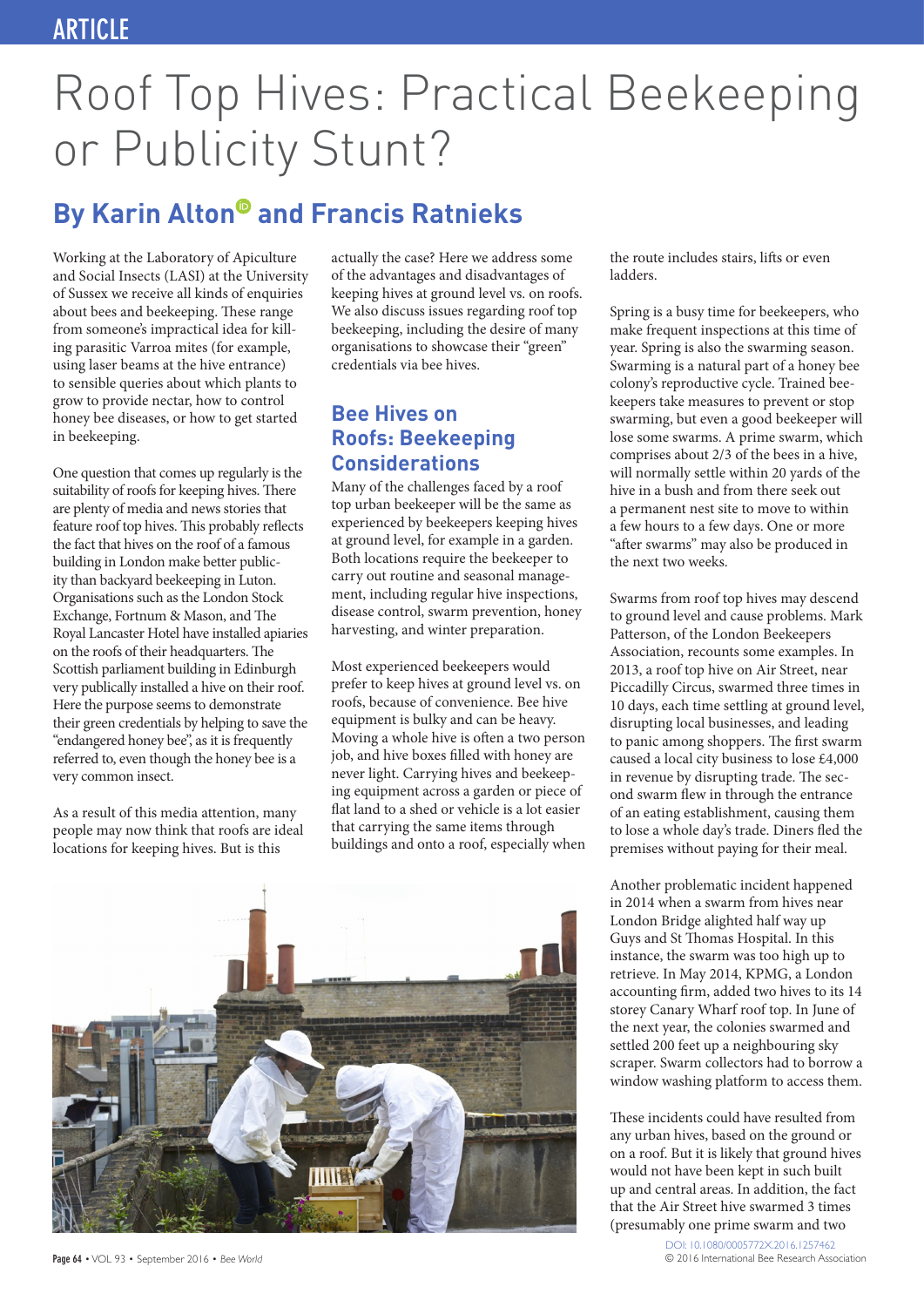## ARTICLE



after swarms) shows that it had not been managed. The chance of following and retrieving a swarm of bees is probably significantly higher from a ground hive than a roof hive, particularly if on a tall building. Patterson, from his five years of experience collecting swarms in central London, suggests that swarms originating from ground hives usually settle within easy reach. But swarms from high up, although descending to lower heights, may still be too high to be reached by conventional methods. Abseiling down buildings, calling in the fire brigade, using window washing platforms and cherry pickers are all methods which have recently been used to access central London swarms originating from roof hives.

Some roof apiaries may be hard to access, and this will hinder a beekeeper from making regular inspections and carrying



out required hive management, whether for swarm prevention or anything else. However, limited access may also reduce the risk of both vandalism and theft. Beekeeping equipment is costly and thefts are frequently reported in the media. Vandalism is probably the greater problem.

The first challenge facing most would-be roof beekeepers is finding an appropriate location, as few will have a suitable roof of their own. Roof apiaries are also often used by organisations. For both private and organisational beekeepers, the choice between ground and roof hives may depend on where you are located. In central areas of major cities, such as New York and London, ground level locations may be in short supply. But many organisations could have ground hives. The Body Shop Foundation headquarters is in Littlehampton, and in the extensive grounds around the main building they have established a normal ground-level apiary.

Once a potential building has been identified, gaining permission is the next step. James Fischer, a leading beekeeper and educator of New York City Beekeeping, notes that this may first require negotiations with the building owner. Once permission is obtained, you still need to have access to the roof apiary. In some cases this means first finding the janitor or manager to unlock the access route. This can be problematic if an individual with appropriate access credentials must be located every time a visit is made.

One of us (FR) did keep hives on a small roof adjoining his office in Giannini Hall on the campus of the University of California at Berkeley. It was quite a challenge to relocate the hives. They had to be taken to the top floor in the small elevator, which was done in the evening when few people were around, and then passed through the window. The reason the hives were kept there, rather than in the main apiary 2 miles away, was because they were being used in an experiment which required a brief hive inspection several times per day over a long time period.

In his book, *The Urban Beekeeper*, Steve Benbow recounts being stuck in a lift with a hive leaking bees, resulting in him getting stung many times. He also describes the effort needed to carry hives up to the roof of the Tate Modern art gallery building in central London via a labyrinth of chambers, lifts and corridors, before a final ascent up four long flights of stairs onto the roof. When a honey crop is made, heavy hive boxes full of

honey must be carried down. Jo Hemesley of the Lancaster Hotel agrees, commenting "The apiary is located on the office roof, accessed by a vertical ladder from the car park – so in practical terms this can prove a little challenging to get equipment to and from the apiary. Especially during the harvest." Most beekeepers would consider climbing vertical ladders carrying beekeeping equipment and even hives as impractical, dangerous or even impossible. But there are always people willing to climb Mount Everest, just because the challenge is there. Most commercial beekeepers consider an apiary location to be unsuitable unless it has full vehicle access. But for some people their reward is in the effort they make overcoming obstacles, as much as in the harvest.

Safety is also a concern. Roofs are inherently hazardous locations due to the risk of falling. Are there guard rails? Is the roof slippery? Falling items may also harm people at ground level. Roofs themselves can be damaged by beekeeping. Even if the roof is structurally strong, is it sufficiently durable to handle beekeepers walking around? Many roof coverings, such as mineral felt, are not designed for foot traffic. Would dead bees and beekeeping debris clog up drains, increasing the risk of leaks? Some roofs however, are designed for more than just keeping the rain out. The Fogg Building at Queen Mary University in London houses the biology department. The roof, 5 stories up, has greenhouses, ecology experiments using pots and tanks, and even an apiary. It is designed for this, with access via a door, sturdy concrete construction, and a low perimeter wall with guard rails. The apiary is located in a corner, where it is shielded from other roof using biologists, and as a bonus has a great view. At Queen Mary, it would be hard to do bee research without this roof apiary.

Roof hives may also inconvenience other people who need access to the roof, either for maintenance of the roof itself or of air conditioning equipment, TV antennae, and utility cables etc. located there. Roofs may also be used for dining, sunbathing, or growing plants, and people who enjoy roof access not wish to have their use curtailed by stinging insects that most people fear. Bee inspectors may also need access. Although bee inspectors would not be afraid of the bees, they might be put off by difficult access.

Roof hives will usually be subject to more extreme environmental conditions than ground hives. One British beekeeper who had taken the precaution of placing 15 kg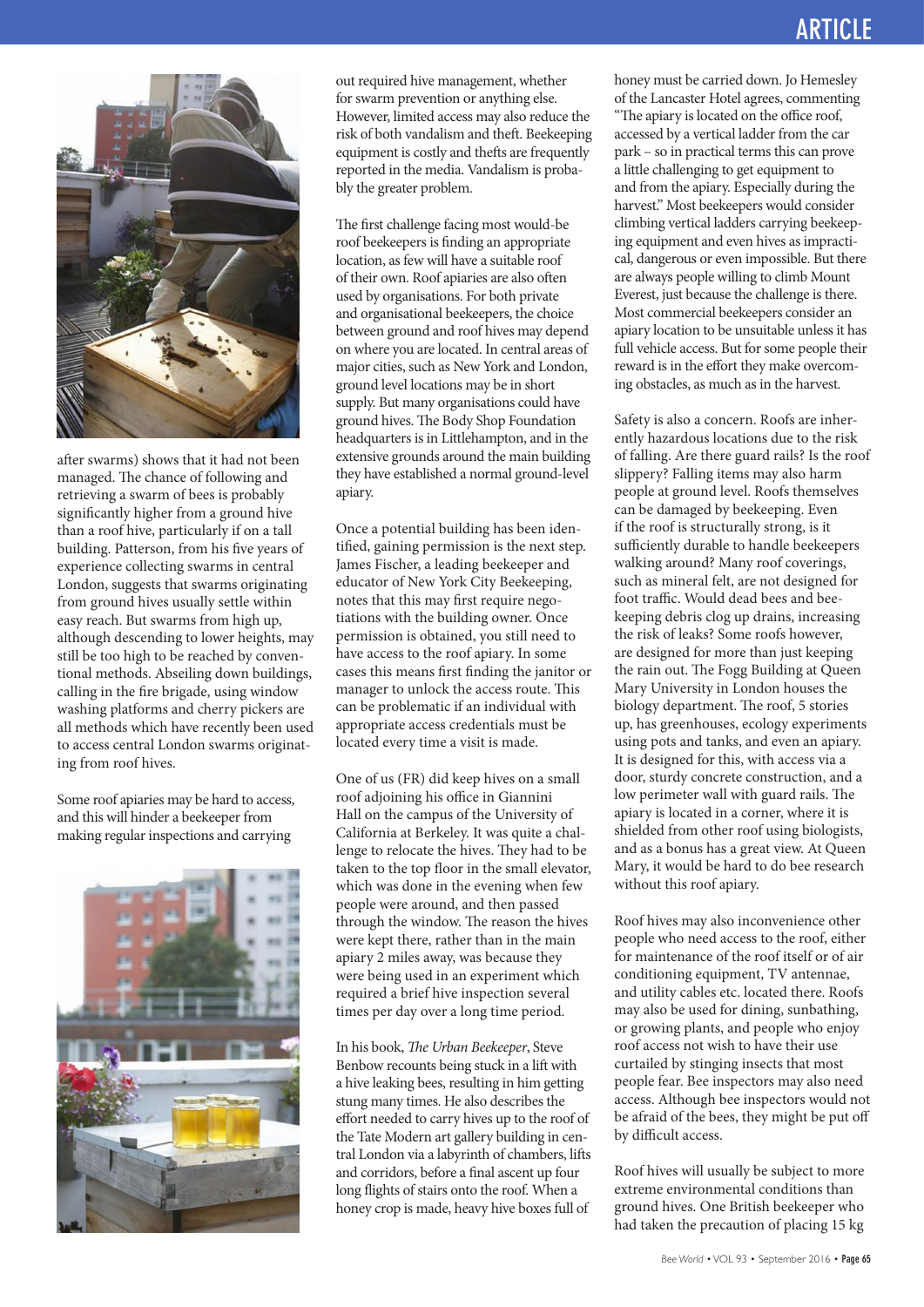## ARTICLE

weights on his strapped-down roof hives reported that during a storm they were almost blown off their stands. At ground level this is not dangerous (although not good for the colonies), but on a roof it could result in hives or parts of hives falling off the roof. Some roof top beekeepers, including the beekeeper at the Scottish Parliament building in Edinburgh, move their hives to ground apiaries for winter.

Honey bee colonies at any height or location need water, which they use to cool the nest and as part of their diet. New York City beekeeper James Fischer suggests that most suburban or urban beekeeping problems start with unwanted water collecting bees appearing at dripping outdoor taps, ponds, Jacuzzis, and swimming pools. In NYC, a beekeeper who neglects hive water requirements can be reprimanded or fined. In our own lab apiary, on the University of Sussex campus, we use large plastic tubs with aquatic plants in them. The bees can easily gather water without drowning or going to sources used by people. Hives in rural areas can usually use existing water sources without causing problems. In the 2nd Street District of Austin, Texas, 10 roof top hives on the 37-story Block 21 building must be shaded and regularly misted with water to prevent heat damage. To ensure colony survival, the hives are rotated with other hives and rural locations. Walter Schumacher, the beekeeper, relocates the hives so the bees can have "respite from honey production".

#### **What Do the Bees Want?**

So much for the beekeeper and beekeeping. What about the bees themselves? Are roofs suitable locations to keep bee hives? Do bees prefer a certain nest height? And how will extreme weather conditions affect colonies placed on roofs?

Living at ground level is not natural for honey bee colonies. Tom Seeley, a honey bee biologist and Professor at Cornell University in New York State, has shown that swarms have clear nest site preferences. By attaching plywood nest boxes, known as bait hives, in various combinations to adjacent trees he has shown that cavities of 40 L attract more swarms than smaller (10 L) or larger (100 L) cavities. Swarms also reject cavities that have entrances that are very large or small, and prefer south facing vs. north facing entrances. Swarms are picky. Professor Seeley's research has also shown that swarms also select bait hives 5 m above ground vs. 1 m.

Close to Cornell University is a large forest, the Arnot Forest, in which Professor Seeley has carried out research on the wild honey bee colonies that nest there at a low density in hollow trees. Finding the colonies is challenging, but possible using an old technique called bee lining in which foraging worker honey bees are captured and fed with syrup at a feeder. By observing the direction that the departing bees fly, and by progressively moving the feeder in that direction, the nest can eventually be located. Overall, he has discovered many nests in the forest by bee lining. Interestingly, the average height was 9.7 m, with a range of 5.3–17.3 m. By contrast, wild nests in the Cornell area, which he has been shown by local people who have discovered them, have an average height of only 3.0 m, with a range of 0.2–5.7 m. It seems there are many wild honey bee nests above the heights that humans easily observe them. Bee lining lets us find high up colonies as easily as those lower down.

From Professor Seeley's work it seems that honey bee colonies would prefer to nest at approximately the height of the roof of a 1–3 storey building. He is not sure why swarms prefer to nest above ground level, and thinks it may be as protection against bears (or even humans), or that height in some way helps overwintering perhaps by making it easier to take wintertime cleansing flights in the cold New York climate.

Because honey bee swarms only select quite large volume cavities, the fact that the highest natural nest found by Professor Seeley was at 17.3 m, the height of a 5-storey building, does not necessarily mean that swarms have an aversion to even greater heights. It may simply mean that suitably large tree cavities are not common high up, given that trunks and branches get smaller and younger the higher they are from the ground, both of which would reduce the chance that cavities large enough for honey bee colonies will form.

Currently we do not know if height per se is a problem for honey bee colonies. To a bee, flying level or flying vertical, should be about equally difficult, as air resistance, not gravity, will be the main thing to overcome. All things being equal, if a bee has to fly an extra 10 m or even 100 m to get to a roof top this is probably of rather little consequence given that honey bees can forage as far as 12 km from their hive, and routinely fly a kilometre or more. Indeed, when bees are flying they do not fly at ground level but several metres or more above the ground. It is more likely the environmental factors that come with height, such as increased wind exposure,

will cause harm. In urban areas, buildings may cause the wind to form unusual draughts and eddies. In a forest, colonies living in tree hollows may not be greatly affected by the wind even if quite high up provided that there are even higher trees and branches to provide shelter. Many areas are hilly, and bees may often need to fly up or down by hundreds of metres between their nest and foraging locations.

James Fischer believes that locations high on buildings make life difficult for honey bee colonies. He is of the opinion that hives above 10 stories are "speculative ventures", and hives at 15 and above, are on "life support". Fischer, a roof top beekeeper of 10 years, concludes that given a choice, he would much prefer back yard beekeeping. As beekeepers, we would rather keep hives at ground level as it makes things so much easier and more practical. The honey bees probably don't mind too much if their hive is up a few storeys high, as in nature they often live that high in a tree cavity. But buildings and trees are not the same. Beekeepers know that windy locations are not good for ground-level apiaries, and many roof tops are very windy. But it is not impossible that living in hives high above ground level may interfere with honey bee navigation to and from flowers. As we scientists say, more research is needed.

### **Helping Bees or Beewash?**

In the UK, hives are not only placed on roofs, but also on very high roofs, and often on iconic buildings. Installing high rise hives could well be a growing trend. The hives located on St. Paul's Cathedral enjoy a panoramic view of London from 52 metres up. Putting honey bee hives on international banks, restaurants, hotels and businesses has attracted a great deal of attention in the press. Some of these projects have been initiated by well-meaning executives or staff members under the impression that this would help our declining bee population. But what is the real motivation? Is it to help bees or is it more of a public relations exercise?

For commercial beekeepers, urban hives may be good for business. Pots containing 250 g of London honey now retail at £10.00 a jar, compared to £5 for 1 lb (454 g) jars of Leicestershire honey, or even Worcestershire honey for sale in 30 lb buckets at £2.75 per lb, which is still much greater than the cost of imported honey that can be purchased for just £1.45 per pound at a supermarket. Honey from